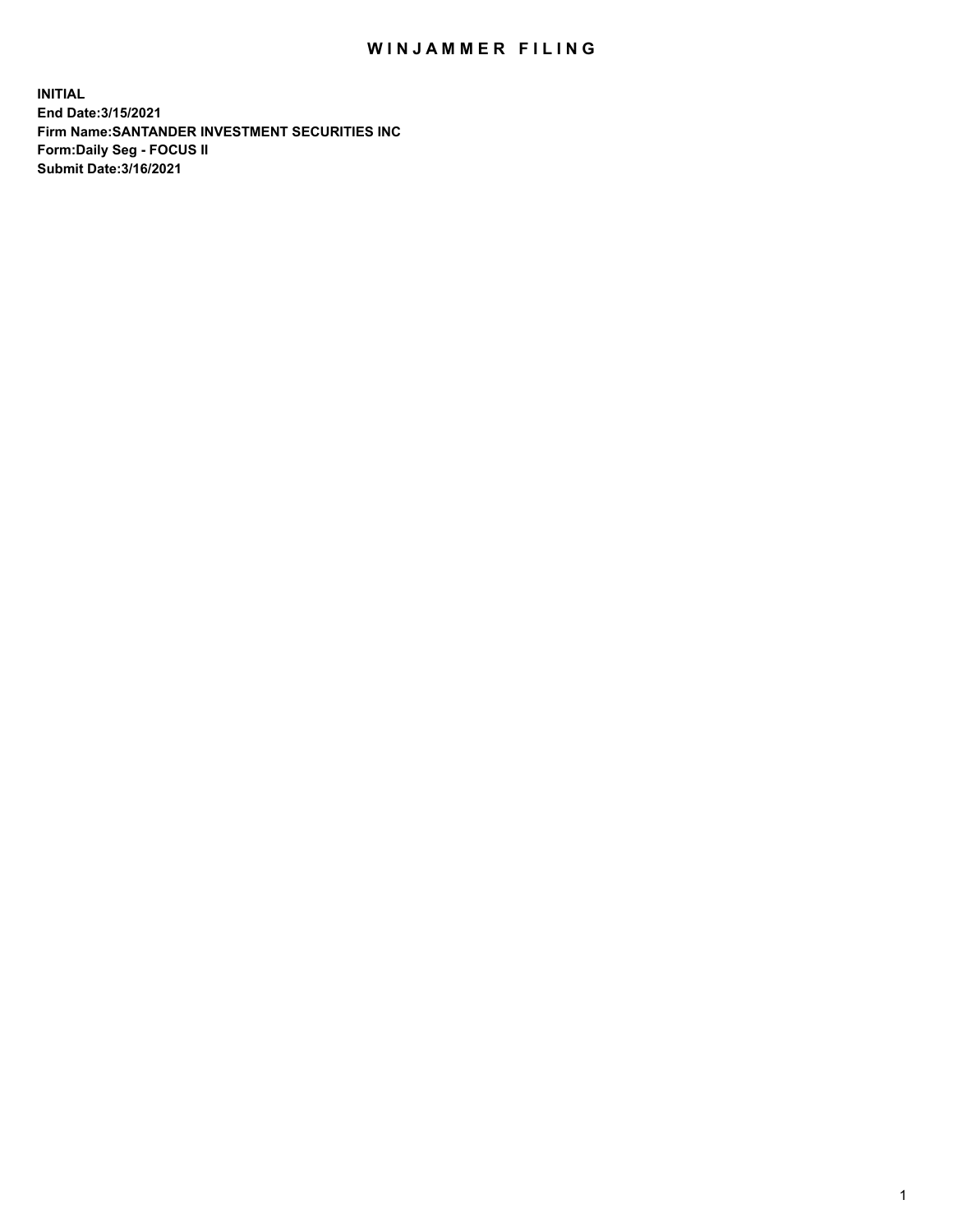**INITIAL End Date:3/15/2021 Firm Name:SANTANDER INVESTMENT SECURITIES INC Form:Daily Seg - FOCUS II Submit Date:3/16/2021 Daily Segregation - Cover Page**

| Name of Company                                                                   | <b>SANTANDER INVESTMENT</b><br><b>SECURITIES INC</b> |
|-----------------------------------------------------------------------------------|------------------------------------------------------|
| <b>Contact Name</b>                                                               | <b>Felix Munoz</b>                                   |
| <b>Contact Phone Number</b>                                                       | (212) 407-4594                                       |
| <b>Contact Email Address</b>                                                      | felix.munoz@santander.us                             |
| FCM's Customer Segregated Funds Residual Interest Target (choose one):            |                                                      |
| a. Minimum dollar amount: ; or                                                    | 70,000,000                                           |
| b. Minimum percentage of customer segregated funds required:%; or                 | <u>0</u>                                             |
| c. Dollar amount range between: and; or                                           | 0 <sub>0</sub>                                       |
| d. Percentage range of customer segregated funds required between:% and%.         | 0 <sub>0</sub>                                       |
| FCM's Customer Secured Amount Funds Residual Interest Target (choose one):        |                                                      |
| a. Minimum dollar amount: ; or                                                    | $\frac{0}{0}$                                        |
| b. Minimum percentage of customer secured funds required:%; or                    |                                                      |
| c. Dollar amount range between: and; or                                           | 0 <sub>0</sub>                                       |
| d. Percentage range of customer secured funds required between:% and%.            | 0 <sub>0</sub>                                       |
| FCM's Cleared Swaps Customer Collateral Residual Interest Target (choose one):    |                                                      |
| a. Minimum dollar amount: ; or                                                    | $\overline{\mathbf{0}}$                              |
| b. Minimum percentage of cleared swaps customer collateral required:% ; or        | $\underline{\mathbf{0}}$                             |
| c. Dollar amount range between: and; or                                           | 0 <sub>0</sub>                                       |
| d. Percentage range of cleared swaps customer collateral required between:% and%. | <u>00</u>                                            |

Attach supporting documents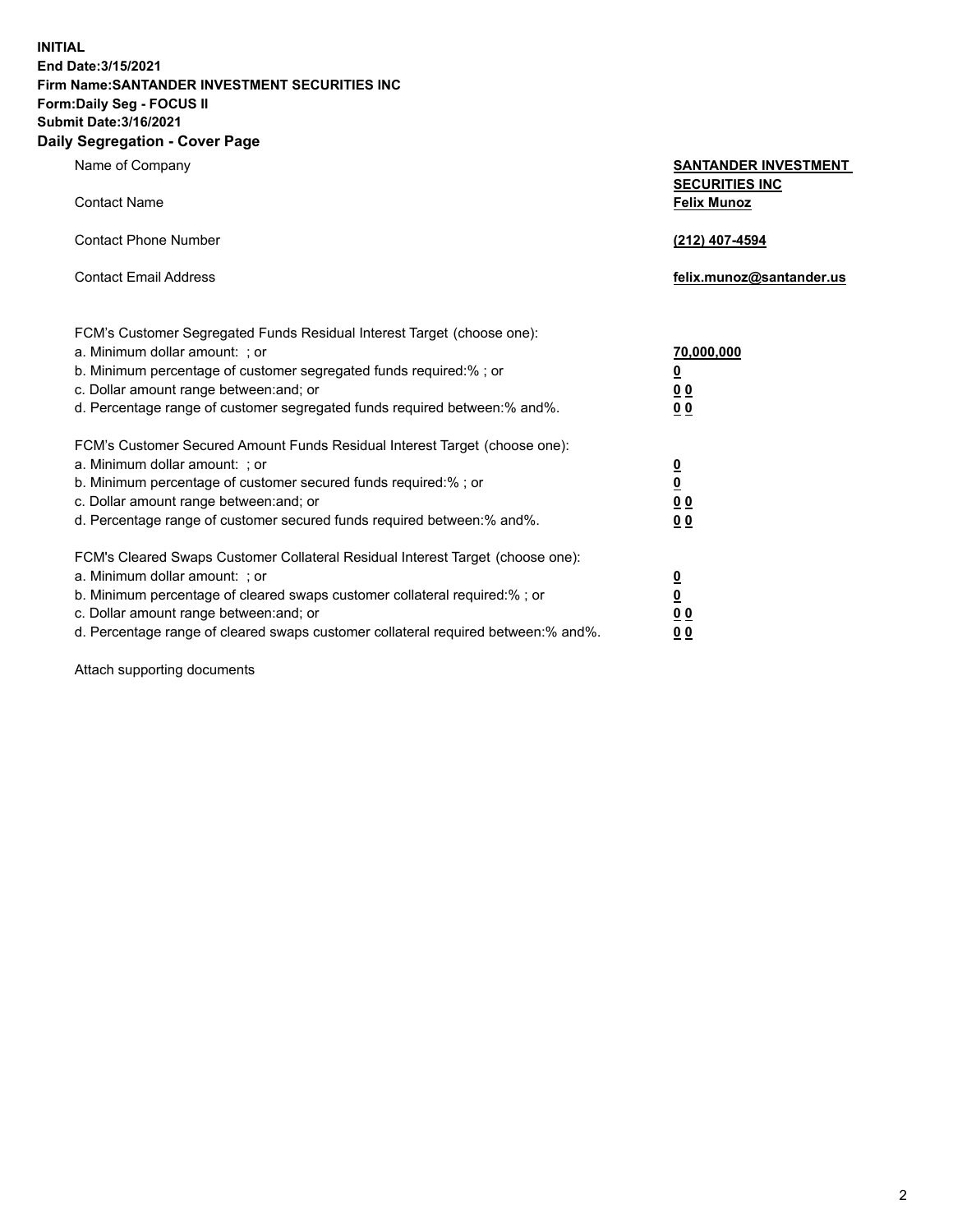**INITIAL End Date:3/15/2021 Firm Name:SANTANDER INVESTMENT SECURITIES INC Form:Daily Seg - FOCUS II Submit Date:3/16/2021 Daily Segregation - Secured Amounts** Foreign Futures and Foreign Options Secured Amounts

|     | Foreign Futures and Foreign Options Secured Amounts                                         |                          |
|-----|---------------------------------------------------------------------------------------------|--------------------------|
|     | Amount required to be set aside pursuant to law, rule or regulation of a foreign            | $0$ [7305]               |
|     | government or a rule of a self-regulatory organization authorized thereunder                |                          |
| 1.  | Net ledger balance - Foreign Futures and Foreign Option Trading - All Customers             |                          |
|     | A. Cash                                                                                     | $0$ [7315]               |
|     | B. Securities (at market)                                                                   | $0$ [7317]               |
| 2.  | Net unrealized profit (loss) in open futures contracts traded on a foreign board of trade   | $0$ [7325]               |
| 3.  | Exchange traded options                                                                     |                          |
|     | a. Market value of open option contracts purchased on a foreign board of trade              | $0$ [7335]               |
|     | b. Market value of open contracts granted (sold) on a foreign board of trade                | $0$ [7337]               |
| 4.  | Net equity (deficit) (add lines 1. 2. and 3.)                                               | $0$ [7345]               |
| 5.  | Account liquidating to a deficit and account with a debit balances - gross amount           | $0$ [7351]               |
|     | Less: amount offset by customer owned securities                                            | 0 [7352] 0 [7354]        |
| 6.  | Amount required to be set aside as the secured amount - Net Liquidating Equity              | $0$ [7355]               |
|     | Method (add lines 4 and 5)                                                                  |                          |
| 7.  | Greater of amount required to be set aside pursuant to foreign jurisdiction (above) or line | $0$ [7360]               |
|     | 6.                                                                                          |                          |
|     | FUNDS DEPOSITED IN SEPARATE REGULATION 30.7 ACCOUNTS                                        |                          |
| 1.  | Cash in banks                                                                               |                          |
|     | A. Banks located in the United States                                                       | $0$ [7500]               |
|     | B. Other banks qualified under Regulation 30.7                                              | 0 [7520] 0 [7530]        |
| 2.  | Securities                                                                                  |                          |
|     | A. In safekeeping with banks located in the United States                                   | $0$ [7540]               |
|     | B. In safekeeping with other banks qualified under Regulation 30.7                          | 0 [7560] 0 [7570]        |
| 3.  | Equities with registered futures commission merchants                                       |                          |
|     | A. Cash                                                                                     | $0$ [7580]               |
|     | <b>B.</b> Securities                                                                        | <u>0</u> [7590]          |
|     | C. Unrealized gain (loss) on open futures contracts                                         | $0$ [7600]               |
|     | D. Value of long option contracts                                                           | $0$ [7610]               |
|     | E. Value of short option contracts                                                          | 0 [7615] 0 [7620]        |
| 4.  | Amounts held by clearing organizations of foreign boards of trade                           |                          |
|     | A. Cash                                                                                     | $0$ [7640]               |
|     | <b>B.</b> Securities                                                                        | <u>0</u> [7650]          |
|     | C. Amount due to (from) clearing organization - daily variation                             | $0$ [7660]               |
|     | D. Value of long option contracts                                                           | $0$ [7670]               |
|     | E. Value of short option contracts                                                          | 0 [7675] 0 [7680]        |
| 5.  | Amounts held by members of foreign boards of trade                                          |                          |
|     | A. Cash                                                                                     | 0 [7700]                 |
|     | <b>B.</b> Securities                                                                        | $0$ [7710]               |
|     | C. Unrealized gain (loss) on open futures contracts                                         | $0$ [7720]               |
|     | D. Value of long option contracts                                                           | $0$ [7730]               |
|     | E. Value of short option contracts                                                          | 0 [7735] 0 [7740]        |
| 6.  | Amounts with other depositories designated by a foreign board of trade                      | $0$ [7760]               |
| 7.  | Segregated funds on hand                                                                    |                          |
| 8.  | Total funds in separate section 30.7 accounts                                               | $0$ [7765]<br>$0$ [7770] |
| 9.  | Excess (deficiency) Set Aside for Secured Amount (subtract line 7 Secured Statement         | $0$ [7380]               |
|     | Page 1 from Line 8)                                                                         |                          |
| 10. | Management Target Amount for Excess funds in separate section 30.7 accounts                 | $0$ [7780]               |
| 11. | Excess (deficiency) funds in separate 30.7 accounts over (under) Management Target          | $0$ [7785]               |
|     |                                                                                             |                          |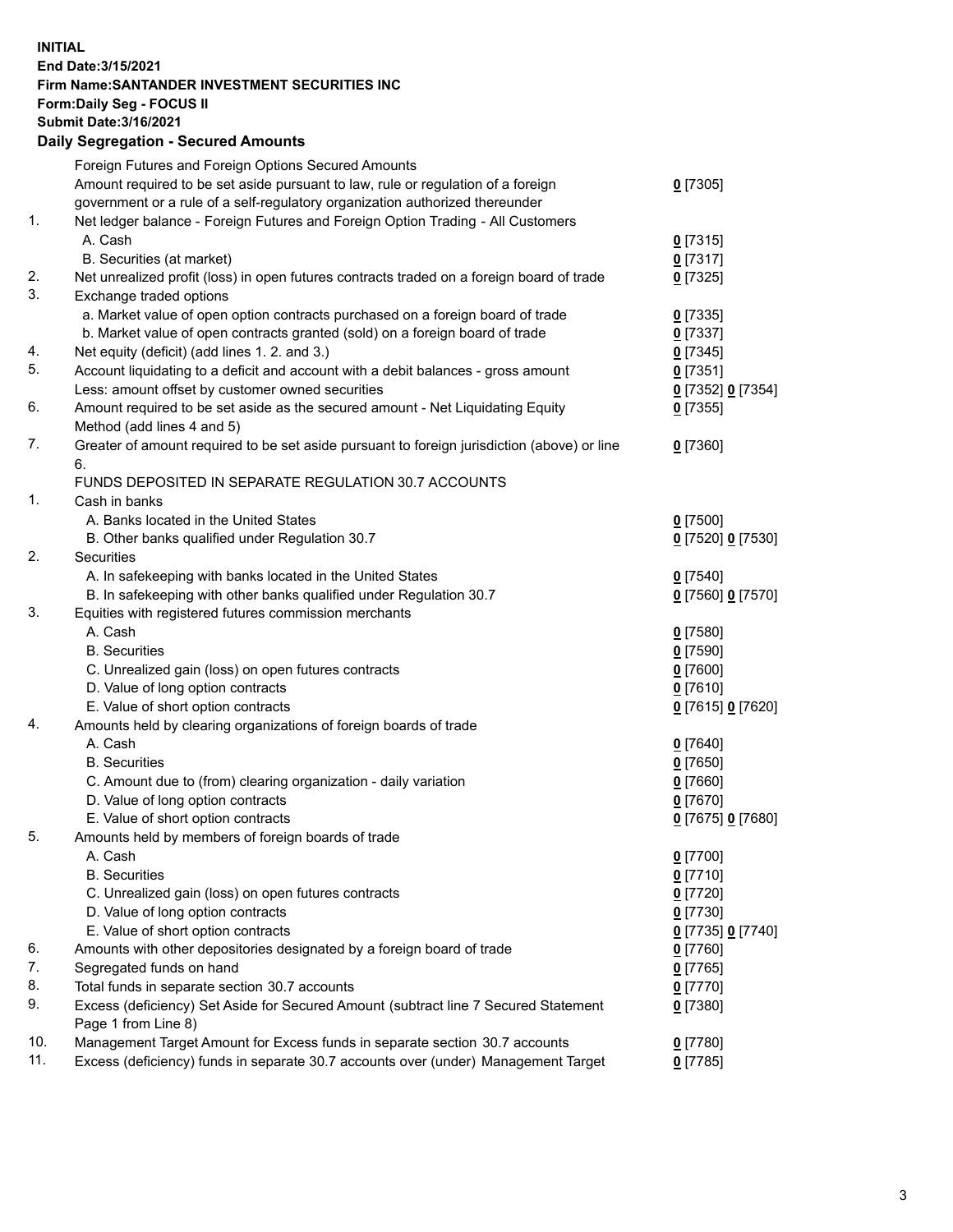| <b>INITIAL</b> |                                                                                     |                                         |
|----------------|-------------------------------------------------------------------------------------|-----------------------------------------|
|                | End Date: 3/15/2021                                                                 |                                         |
|                | <b>Firm Name: SANTANDER INVESTMENT SECURITIES INC</b>                               |                                         |
|                | Form: Daily Seg - FOCUS II                                                          |                                         |
|                | <b>Submit Date: 3/16/2021</b>                                                       |                                         |
|                | Daily Segregation - Segregation Statement                                           |                                         |
|                | SEGREGATION REQUIREMENTS(Section 4d(2) of the CEAct)                                |                                         |
| 1.             | Net ledger balance                                                                  |                                         |
|                | A. Cash                                                                             | 1,685,427,583 [7010]                    |
|                | B. Securities (at market)                                                           | $0$ [7020]                              |
| 2.             | Net unrealized profit (loss) in open futures contracts traded on a contract market  | 254,353,633 [7030]                      |
| 3.             | Exchange traded options                                                             |                                         |
|                | A. Add market value of open option contracts purchased on a contract market         | 49,270,874 [7032]                       |
|                | B. Deduct market value of open option contracts granted (sold) on a contract market | -27,633,533 [7033]                      |
| 4.             | Net equity (deficit) (add lines 1, 2 and 3)                                         | 1,961,418,557 [7040]                    |
| 5.             | Accounts liquidating to a deficit and accounts with                                 |                                         |
|                | debit balances - gross amount                                                       | $0$ [7045]                              |
|                | Less: amount offset by customer securities                                          | 0 [7047] 0 [7050]                       |
| 6.             | Amount required to be segregated (add lines 4 and 5)                                | 1,961,418,557 [7060]                    |
|                | FUNDS IN SEGREGATED ACCOUNTS                                                        |                                         |
| 7.             | Deposited in segregated funds bank accounts                                         |                                         |
|                | A. Cash                                                                             | 287,054,166 [7070]                      |
|                | B. Securities representing investments of customers' funds (at market)              | $0$ [7080]                              |
|                | C. Securities held for particular customers or option customers in lieu of cash (at | $0$ [7090]                              |
|                | market)                                                                             |                                         |
| 8.             | Margins on deposit with derivatives clearing organizations of contract markets      |                                         |
|                | A. Cash                                                                             | 1,633,979,976 [7100]                    |
|                | B. Securities representing investments of customers' funds (at market)              | $0$ [7110]                              |
|                | C. Securities held for particular customers or option customers in lieu of cash (at | $0$ [7120]                              |
|                | market)                                                                             |                                         |
| 9.<br>10.      | Net settlement from (to) derivatives clearing organizations of contract markets     | 91,301,217 [7130]                       |
|                | Exchange traded options<br>A. Value of open long option contracts                   |                                         |
|                | B. Value of open short option contracts                                             | 49,270,874 [7132]<br>-27,633,533 [7133] |
| 11.            | Net equities with other FCMs                                                        |                                         |
|                | A. Net liquidating equity                                                           | $0$ [7140]                              |
|                | B. Securities representing investments of customers' funds (at market)              | $0$ [7160]                              |
|                | C. Securities held for particular customers or option customers in lieu of cash (at | $0$ [7170]                              |
|                | market)                                                                             |                                         |
| 12.            | Segregated funds on hand                                                            | $0$ [7150]                              |
| 13.            | Total amount in segregation (add lines 7 through 12)                                | 2,033,972,700 [7180]                    |
| 14.            | Excess (deficiency) funds in segregation (subtract line 6 from line 13)             | 72,554,143 [7190]                       |
| 15.            | Management Target Amount for Excess funds in segregation                            | 70,000,000 [7194]                       |
| 16.            | Excess (deficiency) funds in segregation over (under) Management Target Amount      | 2,554,143 [7198]                        |
|                | <b>Excess</b>                                                                       |                                         |